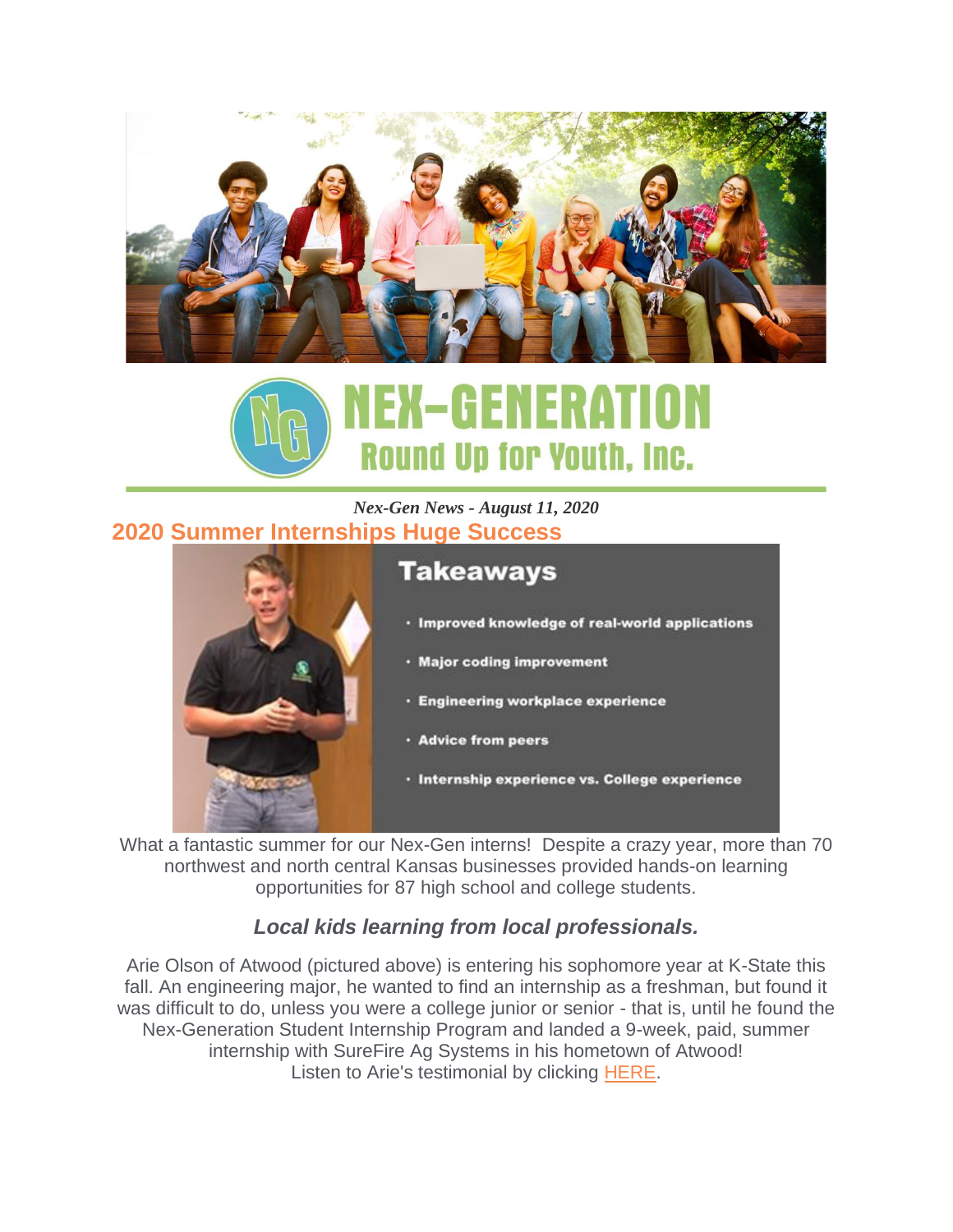Through the Nex-Generation Student Internship Program, high school and college students like Arie are developing hands-on job skills; learning about business and entrepreneurship; learning about their hometown and surrounding communities; and gaining wisdom and professionalism through mentorship and community engagement.

#### *They are making decisions about their futures.*

Thank you for helping us take these students **FROM THE CLASSROOM TO A CAREER!**

Want to be a part of this amazing program? Business applications for 2021 are due August 15.

**[BUSINESSES](https://www.nex-generation.org/internships) APPLY ONLINE TODAY!**

# **Interns Attend Leadership Day**



Phillips County Strategic Doing/Young Professionals Work Group hosted Nex-Generation interns on June 26 for a "Leadership Day." Kansas Representative Ken Rahjes, 110th District, provided opening remarks, encouraging students to look to their local communities for career opportunities. Myndi Krafft with Leadership Kansas provided a fun and engaging program on Emotional Intelligence, and a panel of four, local, business professionals shared their personal stories about staying in their home community or having returned back. *"I want to thank [Nex-Gen and Phillips County] for doing the Intern Leadership Day. It was so much fun and I learned a lot. And thank you for supplying us with the Emotional Intelligence 2.0 book," Adrienne Selzer, Fort Wallace Museum intern.*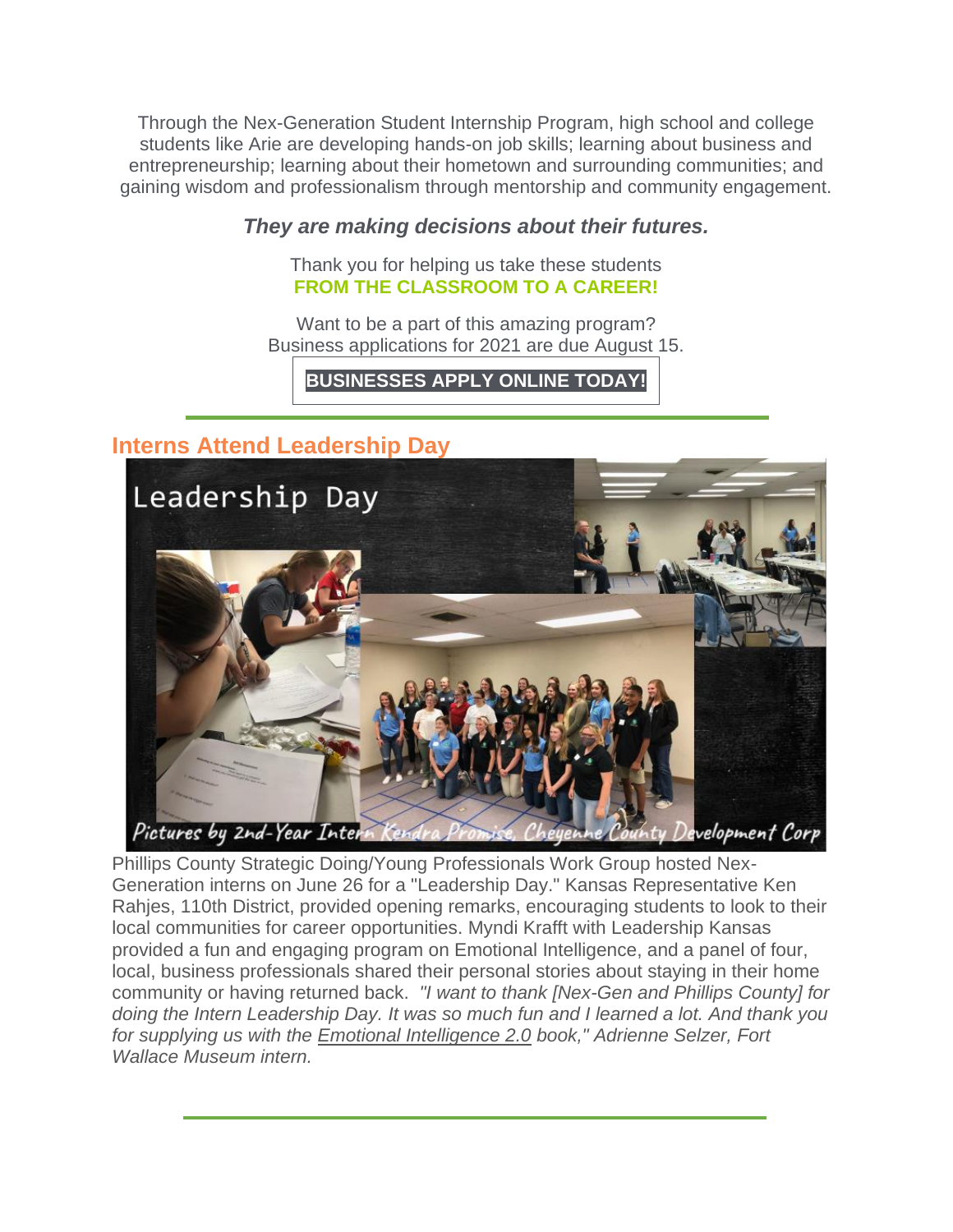## **Proven Track Record**



Karlee Braun is a 4th-year Nex-Gen intern with Prairie Horizon Agri Energy, LLC, in Phillipsburg. "What I really like about Karlee is how she has grown with this program," states Mendi Anschutz, Nex-Gen's PR/Marketing Director. "When a student stays in the program multiple years, it's truly amazing to watch them grow, mature, and start to identify with whom they are, both personally and professionally. Karlee is no exception and is an amazing individual."

Her mentor at Prairie Horizon agrees: "Karlee learned a few new areas of our business that she had not previously. While she knew almost everything from past years, this summer she was able to take care of grain truck freight payments. It was great seeing her come in this year, less shy, and being able to pick up where she left off last summer. Didn't hesitate with anything at any time. She's detail oriented and a great trainer, having trained a full-time employee before she left (and others last year). She will be a great asset wherever she goes in the future. She has been amazing."

Here is Karlee's [internship story.](https://www.youtube.com/watch?v=uCr4VVbHSHc&feature=youtu.be)

## **IMPACT...**

### **Your support makes a difference!**

As a 501(c)(3), non-profit organization, Nex-Gen relies on the financial support of donors like you.

Since 2011, more than 260 students have participated as Nex-Gen interns and work studies. Thanks to you, we have reinvested nearly \$690,000 back into the local economy through intern wages and work study scholarships. Thanks to you, more